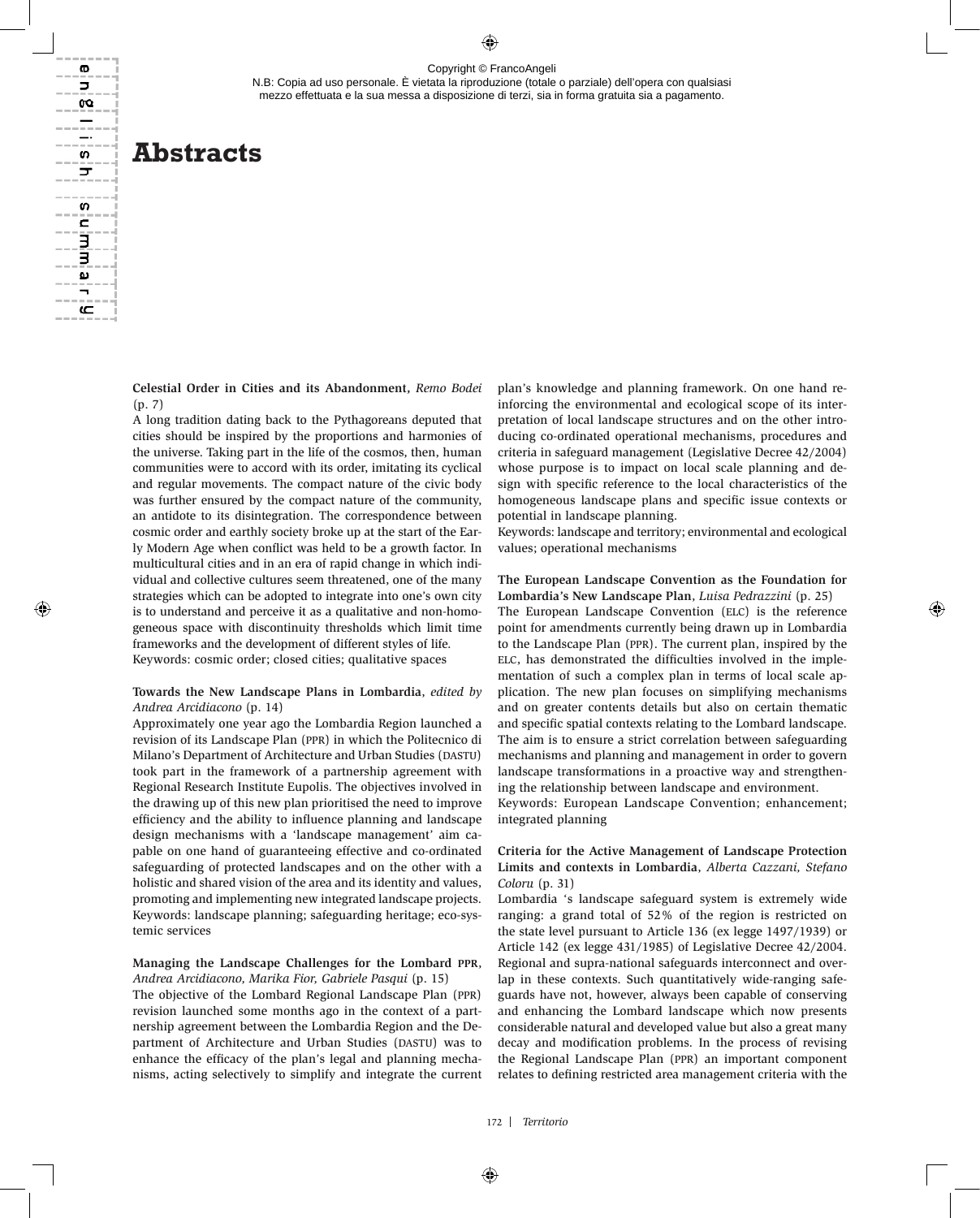N.B: Copia ad uso personale. È vietata la riproduzione (totale o parziale) dell'opera con qualsiasi mezzo effettuata e la sua messa a disposizione di terzi, sia in forma gratuita sia a pagamento.

objective of substituting a passive restriction policy with active and proactive safeguards strictly linked to the area's planning and management mechanisms.

Keywords: safeguards; restriction management; Lombard landscape

# **Babel Landscapes and the Plan's Paradoxes**, *Antonio Longo, Alessandro Rocca* (p. 38)

The revision of the Lombard landscape plan has highlighted the difficulties encountered by this urban planning mechanism in acting as a generative platform for new territorial resources and regulating the production of landscapes capable of measuring up to today's themes: old and new infrastructure, industrial agriculture, the abandonment of large swathes of land, inadequate maintenance and the tourist exploitation of the Alpine areas. In its pre-eminent focus on the historical and cultural heritage, the plan struggles to interact with local planning levels and daily transformation practices and rarely achieves its objectives in shaping new landscapes and territorial values. In response to the questions raised by evolving research work, ours is a reflection on these issues and on potential innovation spaces.

Keywords: landscape; regional planning; environment

#### **Ecosystem Services Supporting Landscape Planning,** *Stefano Salata, Silvia Ronchi, Federico Ghirardelli* (p. 45)

The assessment and bio-physical mapping of Eco-System Services is now a crucial theme in the development of suitable territorial management policies on various scales. The revision of the Lombard Regional Landscape Plan has set in motion a first experiment in the Eco-System Services (se) context incorporating mapping as an environmental quality indicator (Habitat Quality) for the whole region. This indicator has been used both to define territories characterised by considerable homogeneity from an ecological-landscape point of view and to redefine high natural habitat restrictions in accordance with the plan. The text examines the potential and limitations of applied methodological experimentation adopted in the plan describing the variables used and the process by which the bio-physical mapping obtained was constructed.

Keywords: ecosystem services; landscape planning; habitat quality

# **Strategic Environmental Evaluation of the Regional Landscape Plan. Landscape and Environment Integration**, *Gioia Gibelli, Viola Dosi* (p. 53)

In its evaluation component, vas, the ppr treats the landscape not simply as the subject of the plan but also as a synthetic macro-indicator capable of highlighting critical issues and values in land management policies. Within the planning process vas, the concepts of vulnerability and resilience are the basis of multi-scale 'landscape habitats' analysis methods in relation to the environmental components and resources making them up with the aim of assessing, in quantitative terms too, the state of the landscape and the effects of the transformations planned. This approach determines an important link between the Landscape Plan and vas which is an optimal tool supporting landscape planning as a result of the integration role it plays between environmental and scenario components.

Keywords: landscape; vulnerability; resistance

# **Geographical Data Construction and Sharing: The Information System for the Management of the Plan,** *Daniela Giannoccaro, Paolo Dilda* (p. 63)

The structuring of the geographical information used to support the Lombard Landscape Plan starts with reconnaissance activities relating to critical issues in the existing tools evaluated both by means of direct experiences in the use context of these tools and from the perspective of the technological evolution registered over recent years on the subject of the production and distribution of digital geographic data including in relation to the new Open Data culture. The Landscape Plan is a mechanism which is called on to manage an extremely dynamic and interrelated component system each of which is represented via territorial information which requires continual updating. The objective is to create an information system shared by the different subjects and tools capable of triggering a cyclical process of updating of the spatial information in support of the plan's decisions and management phases.

Keywords: territorial information system; open geographical data; themed mapping

# **Expo 2015 and its Legacies**, *edited by Antonella Bruzzese and Stefano Di Vita* (p. 67)

In a phase in which the first Expo 2015 balance sheets are being published and post-event transformation and enhancement proposals for the exhibition site are slowly taking shape, this service gathers reflections on the various forms of territorial legacy of the event proposed by a number of scholars who have observed the organisation, implementation and staging phases of the event and planning of the post-event from a range of points of view, both internal and external to the process.

Keywords: great events; Expo 2015; legacy

# **What Does the Future Hold for the Pavilions at Expo Milano 2015?**, *Luisa Collina, Laura Daglio* (p. 73)

The temporary dimensions of the architecture used for a great universal exhibition has always raised the question of what will happen to them once the event is over. After a brief historic overview which will reconstruct the many examples and management models for this life cycle conclusion, this paper will attempt a critical overview of the various approaches adopted for the second life of the Expo 2015 pavilions also in the light of the Milan event's sustainability objectives. On one hand this analysis highlights a specific legacy of the universal exhibition on the theme of sustainable development, on the other, it throws light on a number of key technological, economic and cultural questions relating to wider themes concerning the relationship between contemporary architecture and the time variable (length, life cycle, re-use, recycling).

Keywords: temporary architecture; recycling/reuse; great events

# **A Regeneration Project for the Expo 2015 Legacy Material**, *Paolo Galuzzi* (p. 80)

This paper was prompted by a desire for an alternative to following the various proposals which have been set out in recent months for the ultimate use of the Expo site and seek out long lasting and practical conditions – within a context which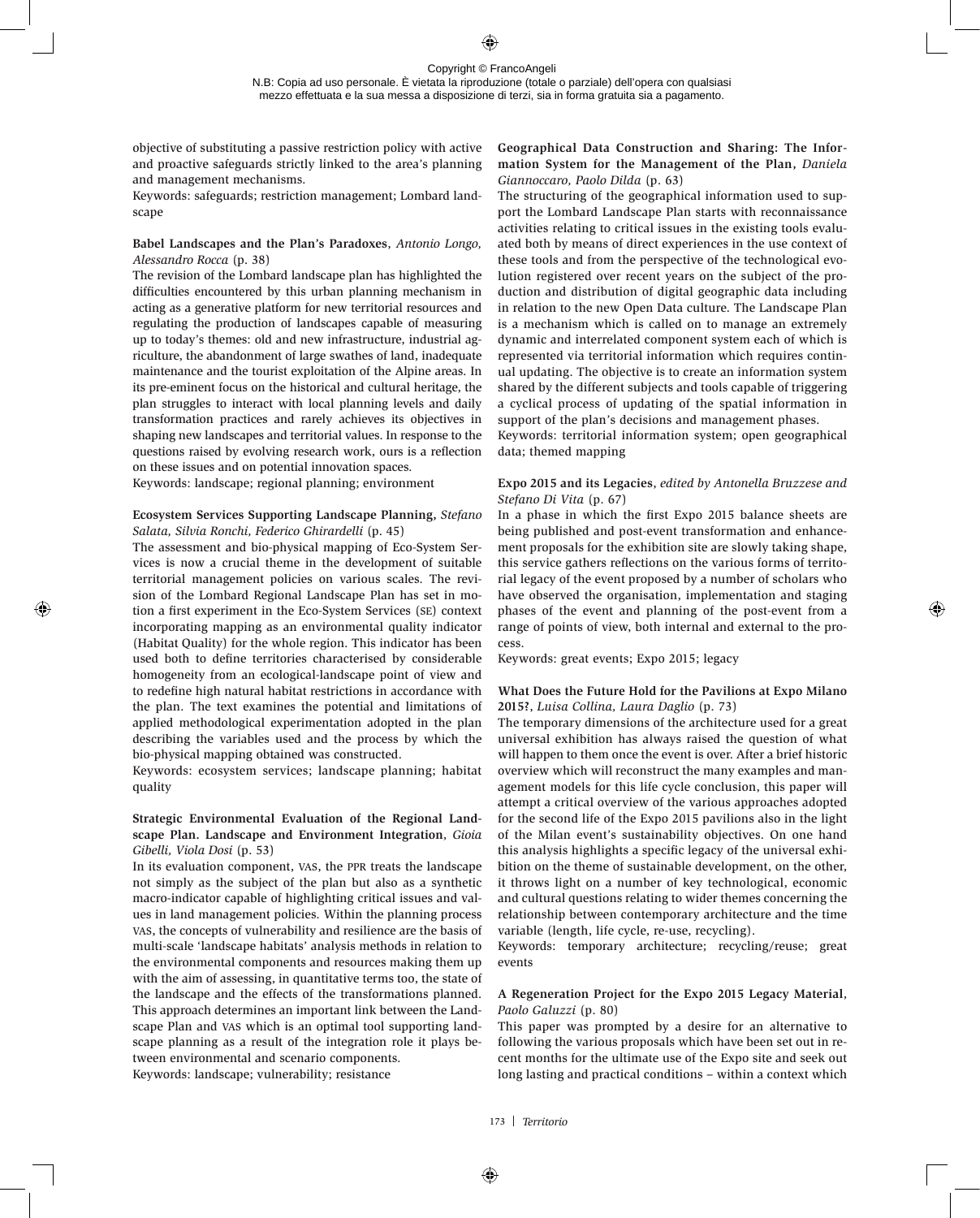is anything but linear – with which every action hypothesis must measure up. The potential offered by the Expo legacy material, interpreted here as implicit legacy, can represent an opportunity to try out one of the most convincing urban regeneration projects in our country. An in-depth knowledge of the site's current characteristics and real re-use conditions is an indispensable support and accompaniment to potential medium-long term action if work on building the immediate future measurable in a three to ten year period is to begin. Keywords: Expo; legacy; urban regeneration

# **Untying the Knot of the Expo Site, a Multiscalar Node be-**

**tween Urban and Regional Scales**, *Andrea Rolando* (p. 87) This paper outlines a balance sheet of the Expo event and briefly evaluates a number of outcomes especially in relation to the material legacy relating to the infrastructure network between 'hard, rapid' and 'soft, slow' systems. In reference to this specific aspect, an analysis of the positive results obtained is reported alongside certain potential improvements considering the ways in which mobility networks can play an essential role between functional requisites and spatial quality needs and considering the ways in which the vast territorial scale can positively impact on in-depth planning solutions. Keywords: infrastructure networks; slow mobility; landscape planning

# **The Organized Civil Society in Expo 2015: Cascina Triulza and Triulza Foundation**, *Giuliana Costa* (p. 91)

Expo 2015 and the issues it brought forward were an ideal occasion for the dissemination of the ideas, themes, values and activities which characterise the commitment of civil society organisations. For the first time in the history of the universal exhibition these latter took part in the event with their own pavilion, called 'Triulza Farm' and managed by the Foundation of the same name, representing a plurality of players. This paper will retrace its genesis and development before, during and after the six months of the event itself. Governance mechanisms and the conditions which made this enterprise possible will also be described as will the processes of innovation and the legacy effects which this has, at least potentially, triggered in the metropolitan area.

Keywords: Expo 2015; Triulza Farm; innovation and legacy

# **Learning from (Milan) Expo**, *Antonella Bruzzese, Stefano Di Vita* (p. 95)

In the months immediately following on from the Milan 2015 Universal Exhibition this paper proposes to explore the event's local impact contributing to the considerations under way on the ability of these great events to continue to act as change factors in this phase of economic, political and social uncertainty determined by the current status quo. Considering six themes – great infrastructure, accessibility/public space, involvement/visibility, cultural legacy, technological innovation and exception state – and observing the short term territorial effects both the critical aspects and elements of innovation which have been features of the Milanese experience and which could impact on the future both of the exhibition site and of the metropolitan region are recognisable.

Keywords: Expo Milan 2015; urban change; urban innovation

# **Mega-Events and Legacies: Milan Expo 2015 and the Future Event City**, *Mark I. Wilson* (p. 106)

The great exhibitions have been considered a characteristic feature of world urban dynamics since 1851 even though the event has evolved and changed over time. Expo is now once more at a watershed: changes in the economic frameworks and cultural reference points requires us to update our approach to this type of great event. Milan Expo 2015 in many ways developed a 21st century exhibition model better suited to the needs of a society with full access to global information and widespread travel and new experience opportunities. While public opinion questions the costs and operational conditions involved in such events, the time is ripe for us to ask ourselves what approach will be taken in future by host cities.

Keywords: mega-events; great exhibitions; Milan

# **The London Olympic Games and the Regeneration of the East End**, *Francesco Curci, Luca Gaeta* (p. 110)

Right from before London's candidacy the London Olympic Games of 2012 were linked to the requalification of the East End. The British people made it the driving force for a redistributive urban planning strategy aimed at improving the social and environmental conditions of some of the most disadvantaged districts in the city. For this reason the Queen Elizabeth Olympic Park, headquarters of the main Olympic structures and athletes' village, was designed with its legacy in mind, i.e. the post-Olympic reconversion of its infrastructure, buildings and open spaces. Three years after the Games, urban regeneration is under way in the ways planned not without certain modifications prompted by the changed economic and political scenario. Whatever the specific outcomes, having planned a great event within the framework of the development objectives of the host city is a correct local government decision.

Keywords: urban regeneration; legacy; Olympics

# **Time and Design. Great Events, Designing in Unstable Conditions** *Andrea Migliarese* (p. 120)

Taking on the design of a great event requires architecture and urban planning disciplines to measure up to the specific features of unstable contexts by means of a conceptual shift from an interpretation of design as product to its interpretation as process. Measuring up to 'territories in movement' requires an ability to think of a different relationship between time and design such as to develop a possible composition chronometry in which time parameters become architectural practice variables. The framing concept put forward by Bernard Cache enables us to develop an idea of flexibility which is simultaneously restricted prompting us to consider great events as opportunities to set out a spatial armour capable of orienting and facilitating future transformations and contributing to the construction of the public city.

Keywords: great events; time and design; unstable contexts

#### **Building the Urban Space Collectively as a Change-Focused Practice**, *Elisabetta Antonucci* (p. 129)

This paper fits in to the current tension between the progressive expansion of capital accumulation logics which take the form of a tendency to territorial and service privatisation, the erosion of the space for action and resident participation and the multiplication of forms of defence of the right to use and space production in